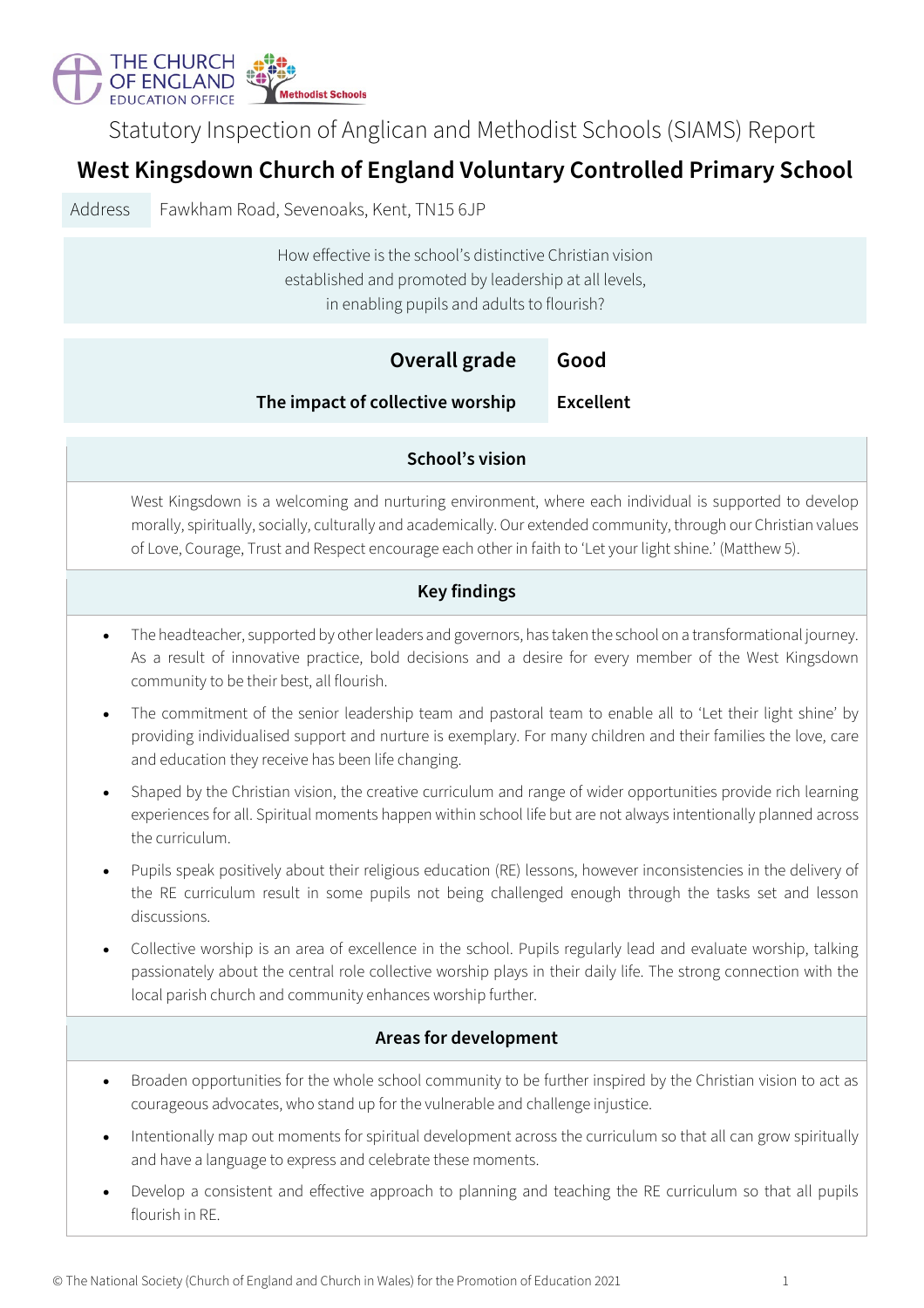How effective is the school's distinctive Christian vision, established and promoted by leadership at all levels, in enabling pupils and adults to flourish?

## **Inspection findings**

West Kingsdown is a deeply caring and welcoming community that considers the needs of all pupils and adults; the school vision 'Let your light shine' and school values are central to this. This is evident in the way the school leaders and staff find every opportunity to illuminate the light that shines within and out of each member of the community, enabling them to flourish and be the best they can be. School leaders have worked tirelessly to create an enriching and nurturing learning environment where pupils thrive from whatever their starting point. Beautiful and biblically inspired artwork, created by the pupils with their resident artist, frame the walls and calm, peaceful nooks encourage the pupils to read, reflect and pray.

Over the past two years as the school looked to federate with another Church of England primary school, governors stuck closely to the school's vision and continue to be guided by it in all strategic decisions and actions. Governor monitoring is effective. Through robust challenge and questioning they ensure the Christian character and vision of the school is maintained and standards and expectations of all are high.

The school has built strong relationships with parents and the wider community by opening its doors and extending a warm welcome to all. This relationship has blossomed due to the practical support given by the school during lockdown and community events that happen within the school; parent and toddler group, intergenerational café and classroom sharing sessions for parents and carers. The vicar is a constant support to the staff and school families by being a visible presence in and around the school.

The school pastoral team, enabled by the headteacher, are solution focused, meeting regularly to discuss how they can best meet the needs of all pupils. They feel called to be advocates for all those whose 'lights are at their dimmest'. By putting in place preventative rather than reactive strategies and interventions, pupils flourish as they are upheld and nourished to fully embrace all the school provides. The addition of Eve, a therapy dog, to the school community has brought joy and hope to many children and staff members. Time with her has given children the courage to begin communicating and share their feelings of anxiety and worry openly. Parents speak emotionally about the transformational impact the school has had on their children. They described how the dedication of the skilled staff team and the adaptable and approachable nature of the headteacher and pastoral team is enabling each of their children to make progress in every area of their life. One parent said, "This is the first time I have been listened to and the needs of my children and myself have been seen."

Reflecting the school's vision, a new ambitious and knowledge rich curriculum has been launched; inspiring pupils to think deeply, explore countries and cultures different to their own and meet people who have lived amazing lives. As a result of this curriculum and the wide range of trips, visits and experiences, pupils glean empowering knowledge, curiosity and a love of learning. Forest school, mountain biking and regular outdoor learning further provide opportunities for pupils to learn within and from nature. Pupils are trusted to risk manage how they use equipment in forest school and on the playground, which has developed both their independence and resilience. The school has an approach to spiritual development, but this is not fully developed or embedded throughout the whole curriculum. Collective worship, forest school and RE celebrate and encourage moments of spirituality and pupils and staff talk about the significance of these times to them.

Pupils behave well, have a positive attitude towards their learning and are fully supportive and respectful of each other. 'Let your light shine' is part of the everyday language of the school as everyone is encouraged to find and celebrate what makes them shine each day. Pupils spoke passionately about the importance of enabling the lights of others to shine by being kind, generous and loving. The school community gathers regularly to raise money for different charities, often having been inspired during worship. One pupil explained that "sharing what we have with others is doing God's job on